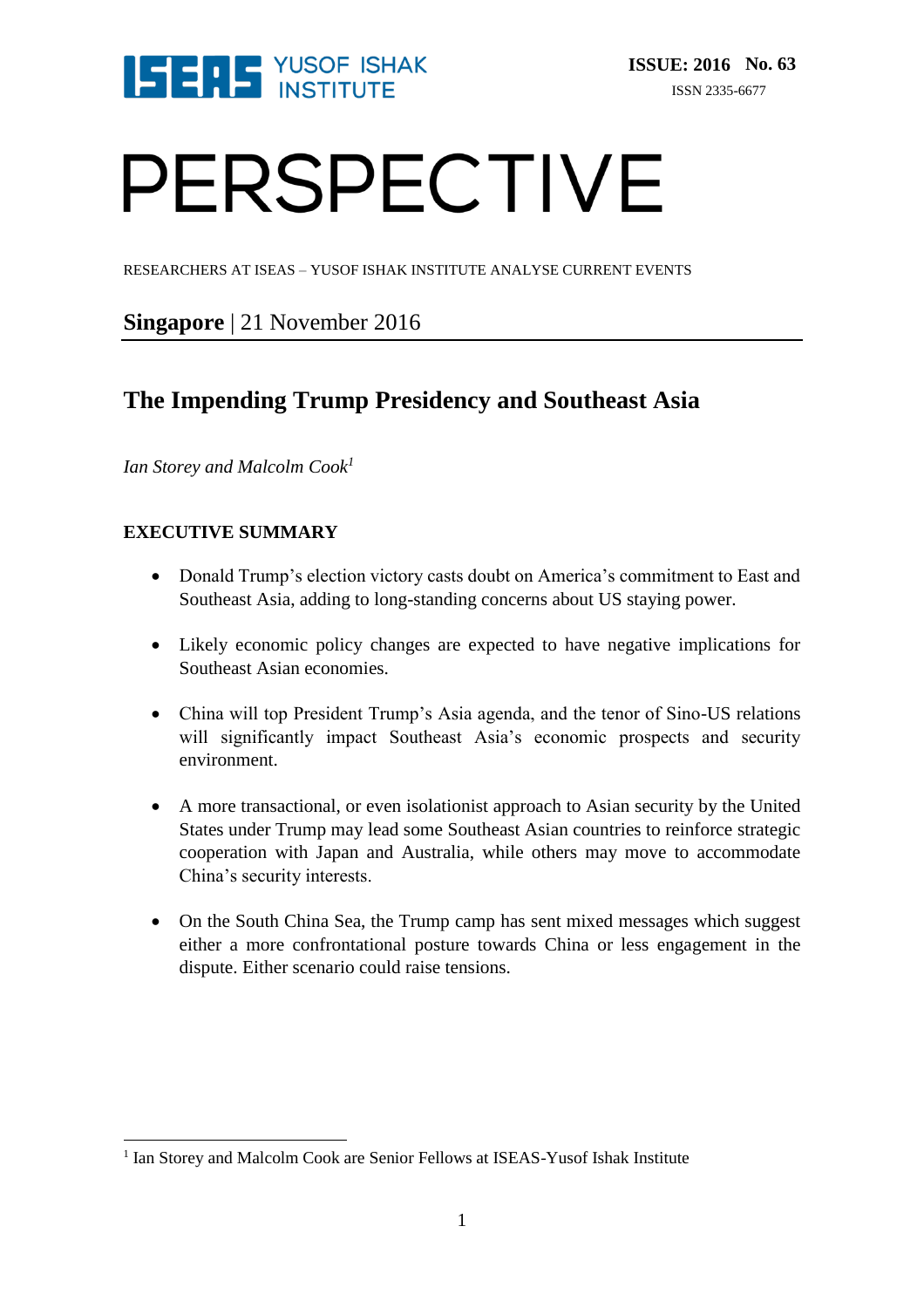

#### **CASTING BACK**

Eight years ago, the incoming administration of President Barack Obama faced a Southeast Asian region doubtful about the sustainability of US strategic primacy in Asia. These longterm doubts had been aggravated by the widespread view that the departing two-term Bush administration had undermined America's position in the region. The US diplomatic position had been damaged by its failure to attend ASEAN meetings or acknowledge ASEAN "Centrality", and by the US economic situation following the Global Financial Crisis of 2008-09. The US military position had been eroded by the Afghanistan and Iraq quagmires and budgetary sequestration. The Obama administration's Asia rebalance strategy, with its focus on Southeast Asia, was directly aimed at addressing these concerns.

Over the last eight years, despite the efforts of the Obama administration, Southeast Asian doubts about US staying power in the face of a more powerful and assertive China have deepened. Donald Trump's surprise victory in the 8 November presidential election has immediately added a new source of great uncertainty with many pronouncing the US rebalance to Asia dead, *Pax Americana* over and even the end of the Western liberal order. It is much too early for such epochal judgements. Yet, the Trump victory will have a major impact on the US position in Asia and on US relations with the states of Southeast Asia and with ASEAN. While it is difficult to predict what President Trump's foreign policy will look like, two months out from his inauguration, it is possible to identify likely changes to US policies towards Southeast Asia and the most important sources of uncertainty.

#### **ECONOMIC POLICY**

Changes to US trade, investment and exchange rate policies were at the core of Trump's "America First" campaign. According to candidate Trump, free trade deals and passivity towards trading partners' currency manipulation have and, unless radically altered, will continue to facilitate the hollowing out of US manufacturing and the offshoring of US jobs. The 1993 North American Free Trade Agreement and the Trans-Pacific Partnership (TPP) signed in early 2016 are seen as the two best examples of this self-defeating "America last" approach.

Four factors suggest that parts of this unilateralist revisionist campaign platform will carry over into the Trump administration:

- President Trump's credibility as an anti-establishment populist will heavily depend on his ability to deliver on the economic policy promises that were central to his campaign.
- As noted by Trump himself, Bernie Sanders' unexpected success in the Democratic primaries on a similar economic populist platform reaffirms its popular appeal and the need for both major parties to recognise this in their policy platforms.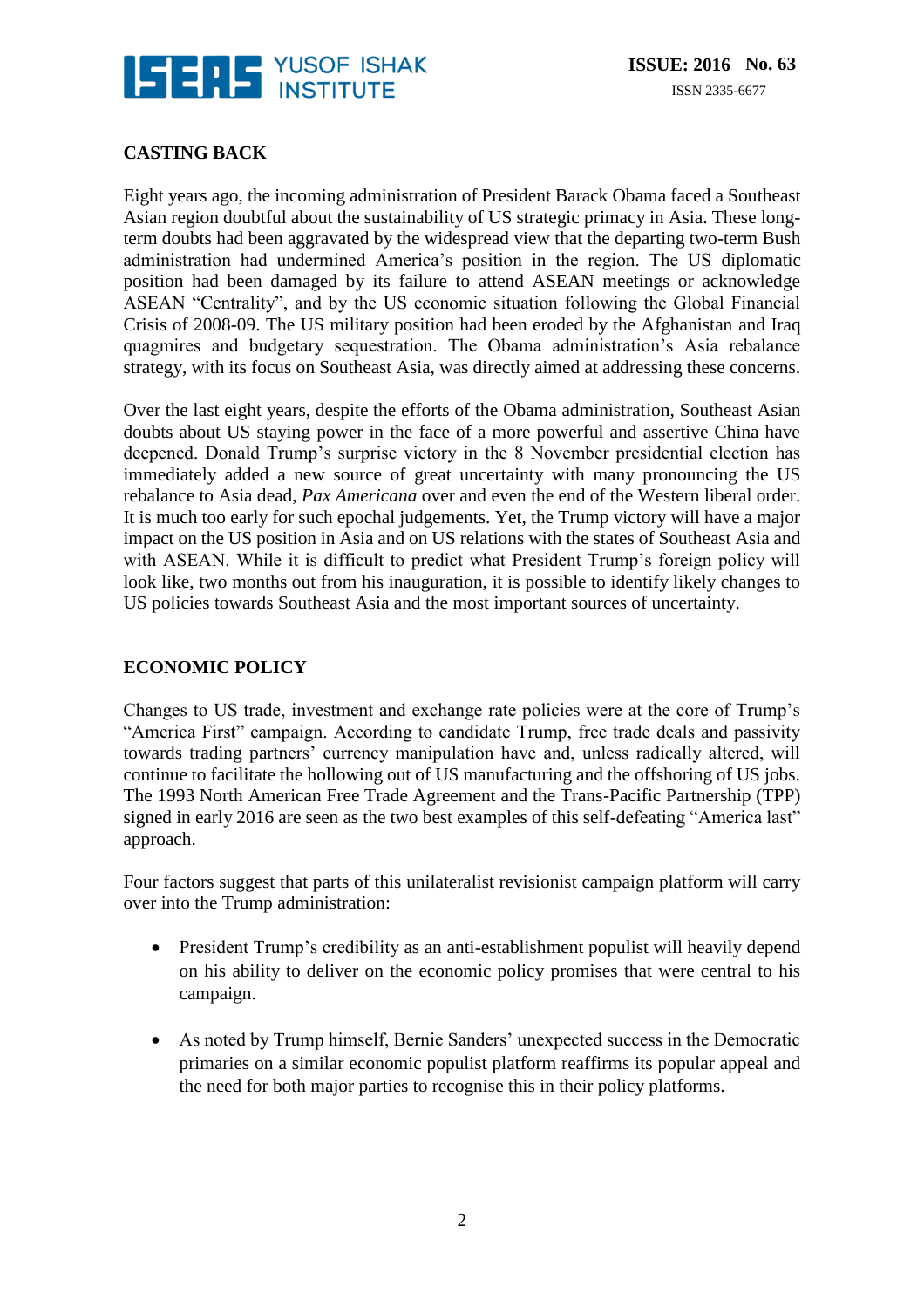

- The Republican Party has legislative majorities in the Senate and House of Representatives and will want to show frustrated voters that it can work with the Trump executive.
- Aggressive unilateral economic policies targeting major trading partners have a rich recent history in the United States. The Republican administrations of Ronald Reagan and George H.W. Bush targeted Japan, as did the Democrat administration of Bill Clinton.

Three potential economic policy changes consistent with Trump's economic policy statements as a candidate are of particular concern for Southeast Asia. First, US withdrawal from the TPP is widely expected as is a sceptical approach to the proposed Free Trade Area of the Pacific. Peru, the host of this year's APEC Summit and TPP signatory, has already floated the idea of negotiating a Free Trade Area of the Asia Pacific without America. Clearly, the four Southeast Asian TPP signatories—Brunei, Malaysia, Singapore and Vietnam—will be the most affected if the Trump administration does withdraw. Malaysia would be negatively affected as, unlike Vietnam and Singapore, it does not have a preexisting bilateral trade deal with the United States.

Vietnam was predicted to be the biggest TPP beneficiary in Southeast Asia. It was widely expected to benefit from trade and investment diversion from non-TPP regional countries like Thailand and China due to its greater access to the US clothing and apparel and auto parts markets. There was also an important geopolitical element to Vietnam's participation in the TPP. Hanoi saw it as a way of strengthening bilateral ties with the United States and reducing its economic dependence on China with which it has overlapping territorial and maritime boundary claims in the South China Sea. As such, the death knell of the TPP represents a setback for US-Vietnam relations. The strategic setback for the United States would not be limited to Vietnam. Singapore Prime Minister Lee Hsien Loong, in an October 2016 interview with *Time,* warned that an American withdrawal from the TPP would undermine US credibility across Asia.<sup>2</sup>

Second, if trade deals and currency manipulation were the means identified by Trump and Sanders for the hollowing out of the US economy, the measure of hollowing out identified was the loss of US jobs to competitors. Changes to US tax provisions and other measures to raise the costs of relocating commercial functions outside the United States are therefore likely. Even prior to the political rise of Trump and Sanders, there was growing popular pressure to make it harder for firms to avoid US taxes by shifting profits and functions to countries with much lower corporate tax rates. The Philippines is the world's largest business process outsourcing (BPO) hub with a particular focus on providing services to the US market and US firms, and would be the Southeast Asian economy most affected by any such moves. Singapore, by far the largest recipient of US foreign direct investment in the region, would also be affected.

Third, the most important possible economic policy change for Southeast Asia is also the most unknown and does not involve Southeast Asia directly. If, as threatened during the

<sup>&</sup>lt;u>.</u> <sup>2</sup> Ian Bremmer, "Singapore's Lee Hsien Loong on the U.S. Election, Free Trade and Why Government Isn't a Startup", *Time*, 26 October 2016.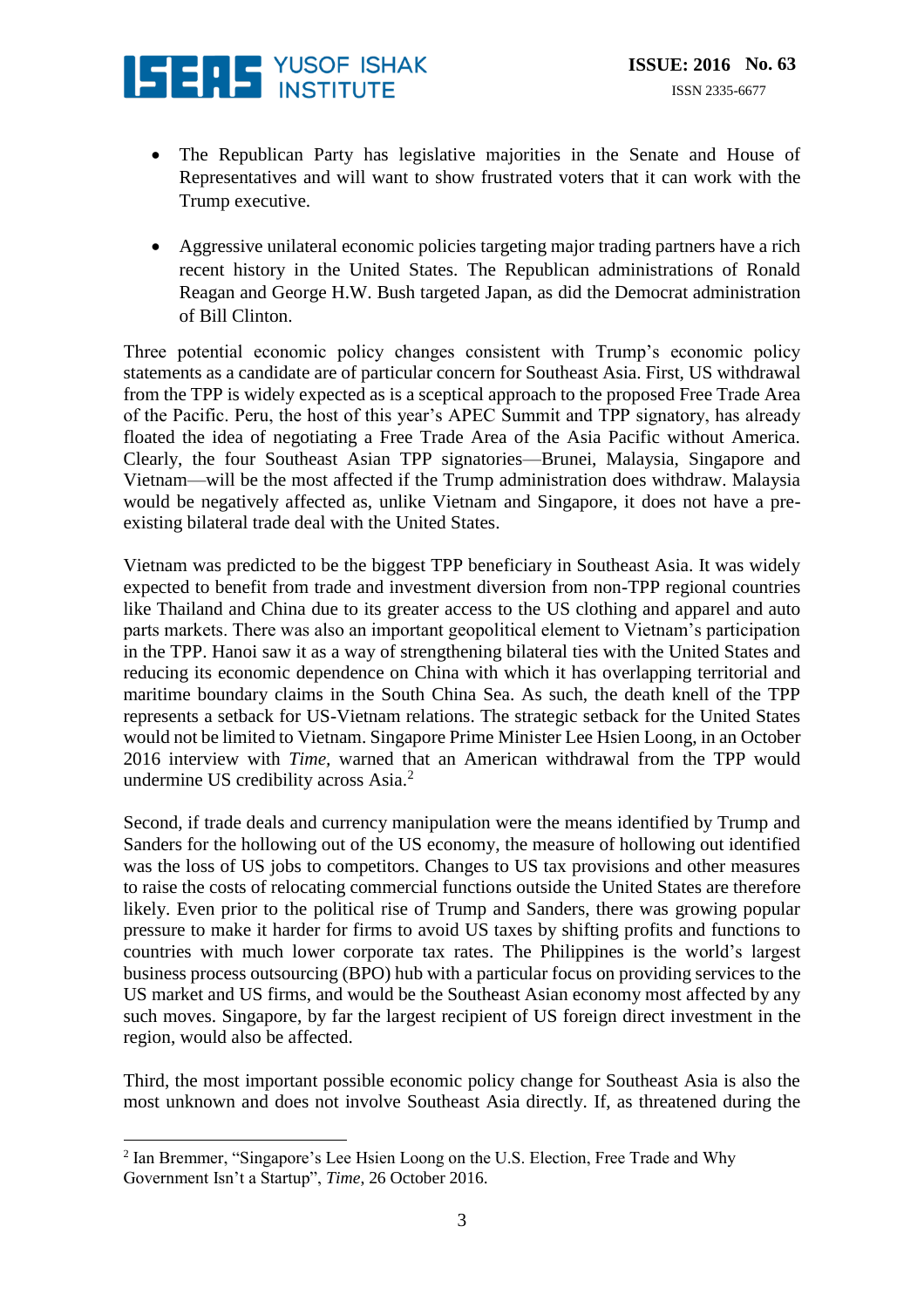

campaign, a Trump administration labels China a currency manipulator stealing US jobs and adopts punitive policy measures against China, Southeast Asia would be negatively affected. Many of China's manufactured exports to the United States which would be possible targets are the end product of regional production chains that include significant Southeast Asian inputs. Chinese firms themselves have been expanding their own production chains to Southeast Asia, making the region vulnerable if these are targeted. Thailand, Malaysia, Singapore and Vietnam, as the most open economies in the region and the most integrated into these production chains, would be the most affected.

#### **FOREIGN AND DEFENCE POLICIES**

As in previous US presidential elections, the 2016 Trump-Clinton contest was dominated by domestic political issues and the personalities of the candidates. America's relations with the rest of the world only intruded into the contentious campaign when they were linked to domestic concerns such as the economy and terrorism.

In terms of foreign policy experience, Democrat Hillary Clinton was clearly the more experienced and knowledgeable of the two candidates. Trump's platform on foreign and defence policy issues was light on details, but had a strong Reaganesque flavour to it. According to his campaign website, the core of the Trump administration's foreign policy will be "Peace through Strength", and in pursuit of that goal the winning candidate has pledged to remove the caps on defence spending so as to rebuild America's military wornout by protracted conflicts in Afghanistan, Iraq and other parts of the Middle East.<sup>3</sup> Trump has also vowed to "crush and destroy" ISIS and "defeat the ideology of Islamic terrorism". A clearer picture of the Trump doctrine will only emerge once the president-elect's transition team has selected candidates for the secretaries of state and defence, and their subordinates, including those responsible for Asian affairs.

In the course of the campaign, Northeast Asian countries figured much more prominently than Southeast Asian countries, with the latter barely rating a mention. Trump repeatedly accused China of engaging in unfair trade practices, and called on Japan and South Korea to shoulder more of the burden for providing regional security, at one point even suggesting that they acquire nuclear weapons to defend themselves against the threat posed by North Korea (Trump has since denied making this comment). Clearly, once Trump takes office on 20 January 2017, Northeast Asia will be at the top of his Asia agenda, particularly policy towards China. In his congratulatory telephone call to Trump, Chinese President Xi Jinping stressed the critical importance of strengthening cooperation between their two countries. However, if Trump follows through on his campaign pledge to impose punitive tariffs on Chinese imports, thus triggering a trade war between the world's two largest economies, cooperation will be in short supply.

Another potential source of friction in Sino-US relations is Taiwan. One of Trump's most influential policy advisers, Peter Navarro, a professor at the University of California-Irvine, has accused the Obama administration of leaving Taiwan — in his words "both a beacon for democracy and critical to the US defense strategy in Asia"— vulnerable to military

<u>.</u>

 $3$  For Trump's positions on foreign policy and defence see<https://www.donaldjtrump.com/>.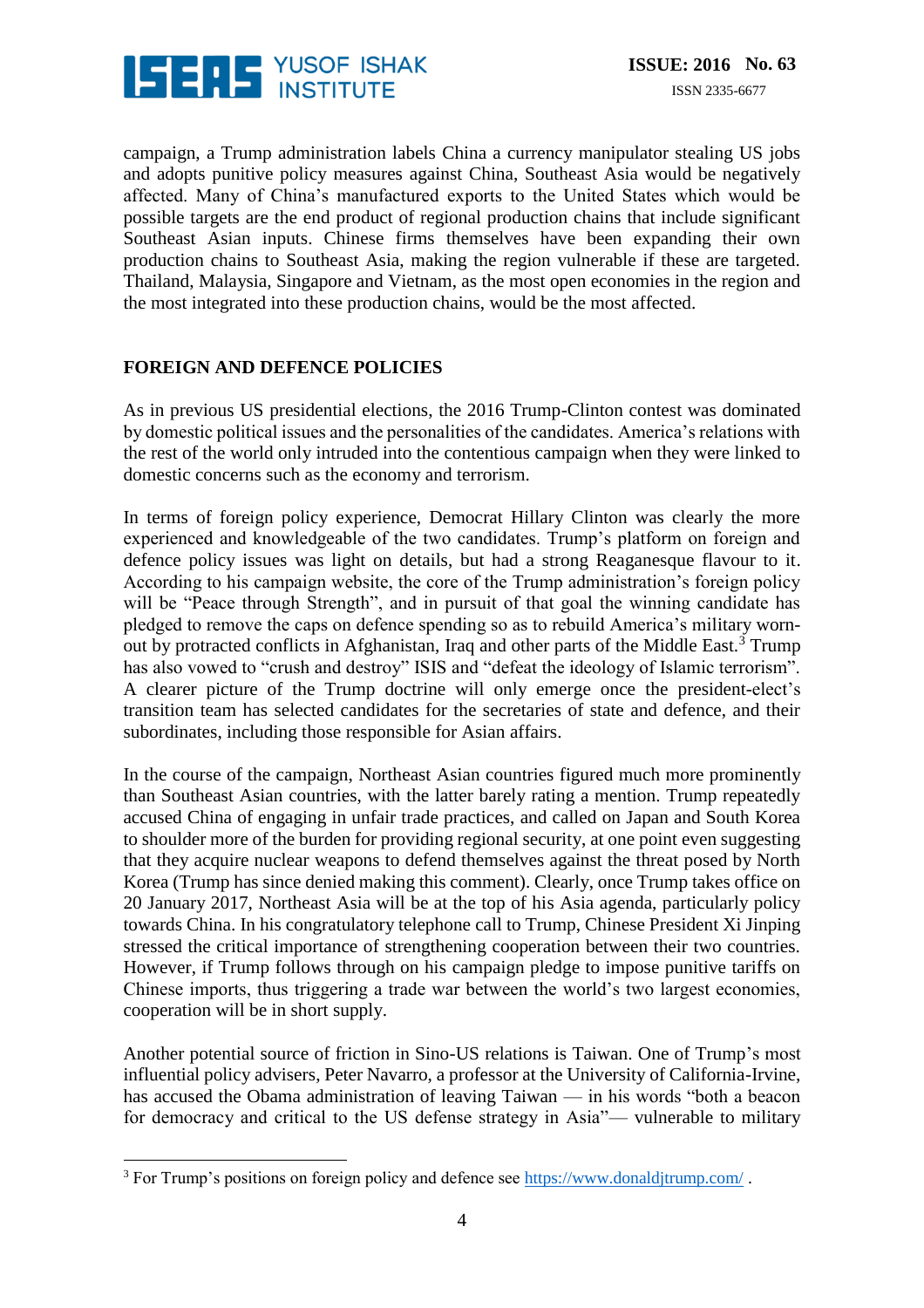

coercion from China.<sup>4</sup> If Trump acts on Navarro's advice, the United States may bolster defence cooperation with Taiwan, including the transfer of submarine technology and other weapons systems that China would vigorously oppose. This would raise cross-straits tensions.

Increased friction between Washington and Beijing over trade, Taiwan and other issues would heighten anxieties in Southeast Asia concerning the future trajectory of US-China relations. While a degree of competition between the two countries allows Southeast Asians to play one country off against the other and solicit aid and investment, a more confrontational relationship will have negative consequences for regional security.

Trump's election victory has aroused fears across Asia that the United States may abdicate its regional leadership role, a role that many states have long regarded as indispensable to the maintenance of regional peace and stability. Given America's vast political, economic and strategic interests in Asia, such fears are almost certainly exaggerated. Nevertheless, the new administration may adopt a less altruistic and a more transactional approach to Asia, one that is in keeping with Trump's pledge to put "America First". An America that is more "hands off" when it comes to Asian security could lead to greater Chinese assertiveness. This would push some countries in Southeast Asia to strengthen strategic cooperation with other potential security providers especially Japan and Australia — and perhaps even India — while others might dovetail their security policies to align more closely with China's interests and preferences. Arguably both trends were already underway before Trump's victory, and may accelerate over the next few years.

Trump is a self-proclaimed pragmatist, and his administration may well place less value on promoting democracy and human rights around the world. This change in emphasis would be welcomed by some of the more authoritarian members of ASEAN—Cambodian Prime Minister Hun Sen enthusiastically applauded Trump's victory—and could help turn the page on US-Thai relations which have deteriorated significantly since the army ousted a democratically elected government in May 2014, and help put US-Philippine relations back on track after the partial derailment that has taken place since President Rodrigo Duterte took office in June 2016. Conversely, America's relations with Indonesia and Malaysia will be negatively affected if the Trump administration steps up its bombing campaign in Syria (inevitably resulting in more civilian casualties), moves its embassy in Israel to Jerusalem, and, in keeping with Trump's campaign rhetoric, imposes restrictions on Muslim immigrants and visitors to the United States.

The US "pivot" or "rebalance" to Asia is dead, at least in the Obama administration's guise. The Trump administration will discard the TPP, and is unlikely to pay as much attention to ASEAN as its predecessor did. Trump's attitude towards multilateralism is likely to be transactional, meaning that he will not attend regional summit meetings unless there are concrete outcomes that advance America's—mainly economic—interests. Like Russian President Vladimir Putin, Trump may attend APEC Summits but is more likely to send Vice President Mike Pence or his secretary of state to the East Asia Summit. Reduced US attention to ASEAN will undermine the organization's aspirations for Centrality in the regional security architecture.

<u>.</u>

<sup>4</sup> Peter Navarro, "America Can't Dump Taiwan", *The National Interest,* 19 July 2016.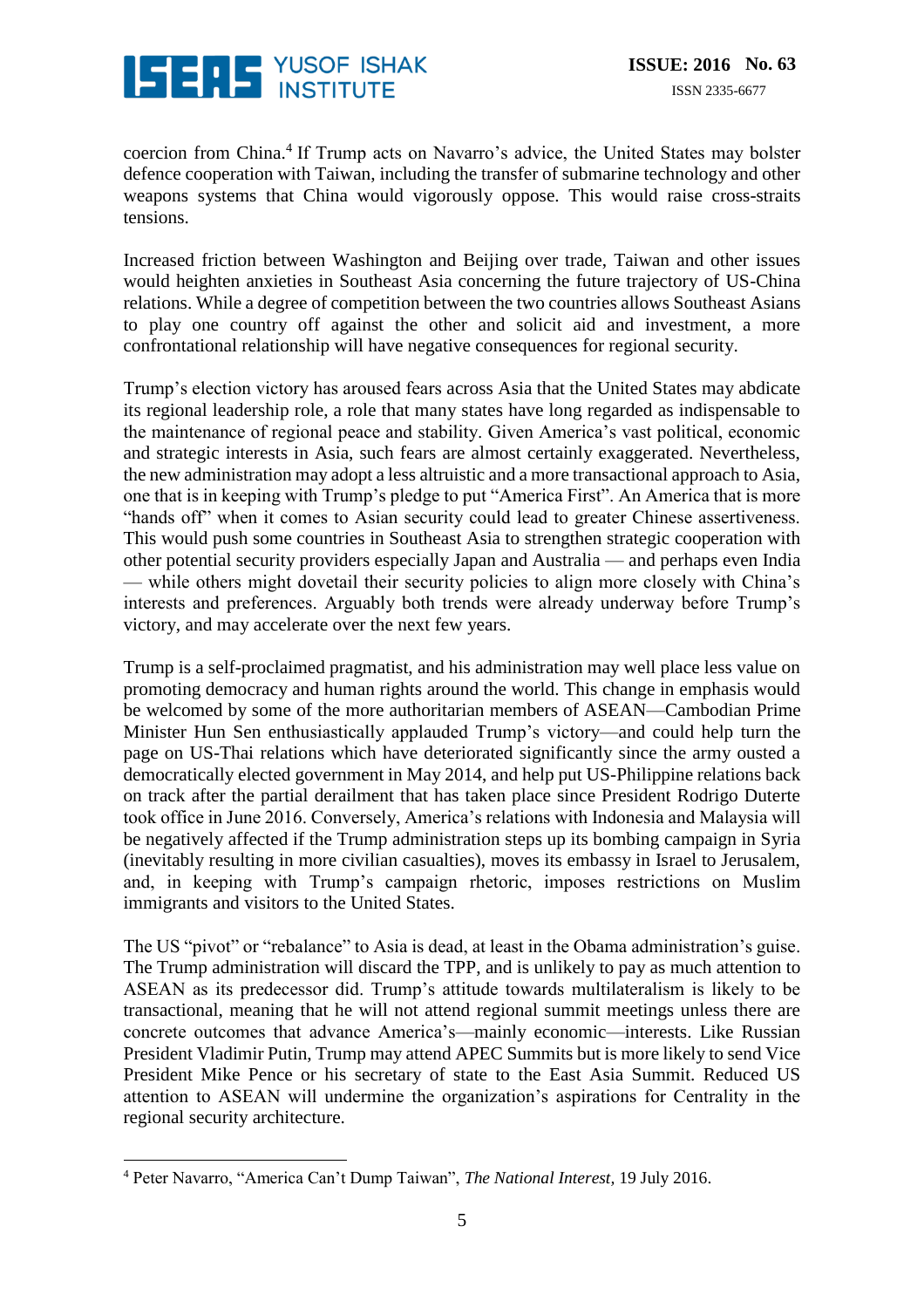

The military component of the rebalance will prove more durable. America's military presence in Asia was already very substantial even before the rebalance was announced, and is unlikely to be reduced under Trump. Indeed, some of Trump's key policy advisers have criticized the Obama pivot for lacking military heft—especially naval power—which, they argue, emboldened Chinese aggression in the South and East China Seas.<sup>5</sup> Trump has promised to reverse this situation by increasing the size of the US Navy from 274 to 350 warships. In the short-term, however, this plan will have little impact on the security situation in Asia's maritime domains as a naval acquisition programme of this magnitude assuming Congress agrees to fund it—will take at least a decade to implement. In the meantime, the US Navy could transfer more assets to East and Southeast Asia, but this would leave it overstretched in other parts of the world. America's defence cooperation with Southeast Asian countries is likely to remain unchanged.

How events will play out in the South China Sea in 2017 remains unclear. Trump and his advisers have sent out mixed messages that suggest either a US pushback against Chinese assertiveness in the South China Sea or US disengagement from the dispute. The first scenario would lead to greater tensions between Washington and Beijing, the latter increased tensions between China and the Southeast Asian claimants. Tensions would also spike if China tried to test US resolve —and Washington's commitment to its friends and allies— in the South or East China Sea in the first few months of the Trump administration.

#### **CONCLUSION**

<u>.</u>

At the time of writing, president-elect Trump has yet to articulate the main parameters of his administration's foreign and defence policies or appoint his principal officials. Accordingly, predicting the direction of America's foreign relations over the next few years is extremely difficult. Nevertheless, based on Trump's campaign rhetoric, and the ideas of those advising him, one can anticipate some of the uncertainties and problems that Trump's victory has created for Southeast Asia. Foremost among these include America's commitment to free trade, regional leadership and multilateralism, and future relations with China. Notwithstanding these concerns, it should be kept in mind that America's structural power is immense and its economic and strategic interests in Asia are deep. The uncertainty and fears unleashed in Southeast Asia by Donald Trump's election victory should therefore be moderated by this enduring condition.

<sup>5</sup> Alexander Gray and Peter Navarro, "Donald Trump's Peace Through Strength Vision for the Asia-Pacific", *Foreign Policy,* 7 November 2016.